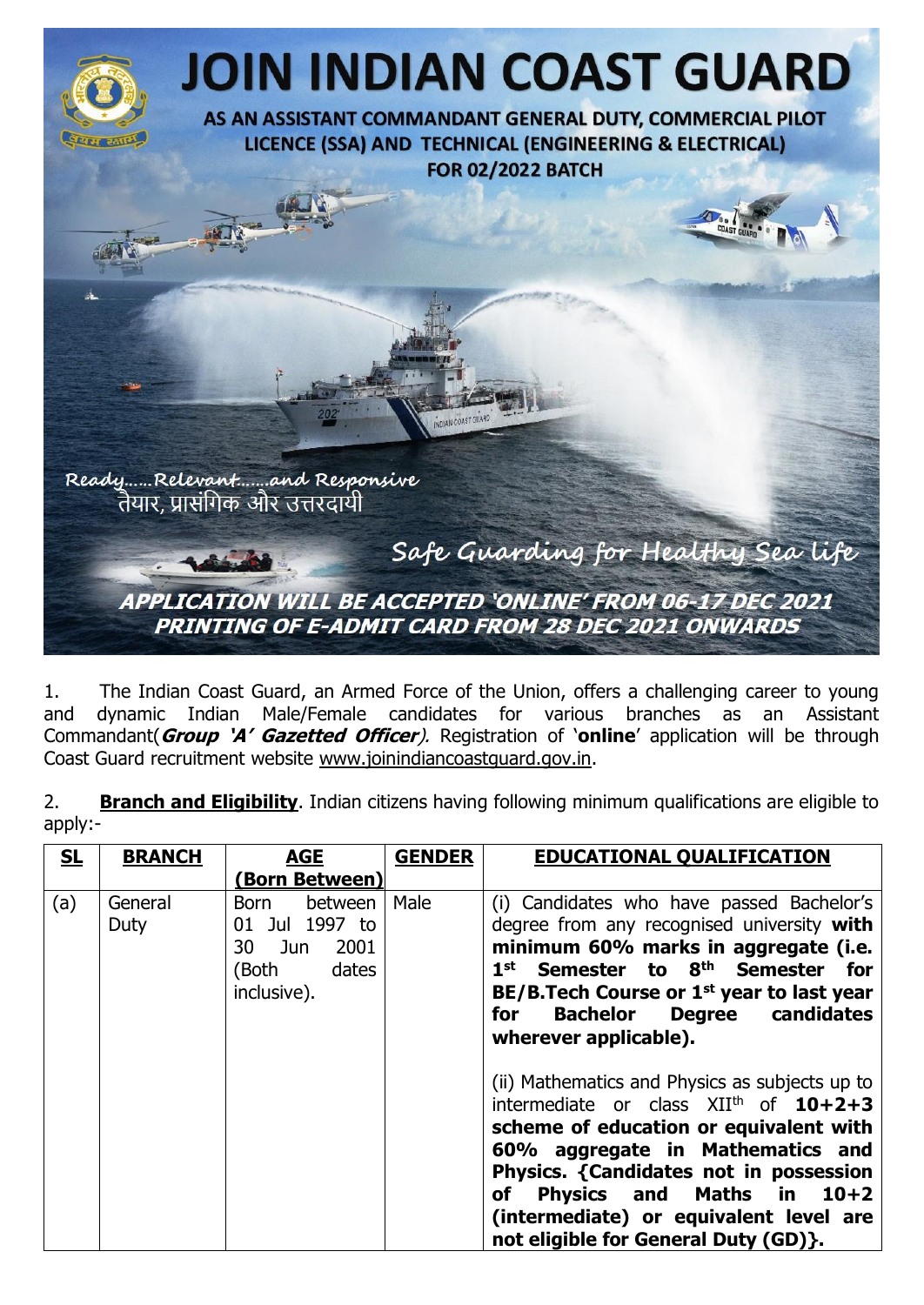| (b) | Commercial<br>Pilot<br>Entry<br>(CPL-SSA)                                                                                                                          | Born<br>between<br>01 Jul 1997 to<br>30<br>2003<br>Jun<br>(Both<br>dates<br>inclusive). | Male/<br>Female | Candidates holding current /valid Commercial<br>Pilot Licence (CPL) issued/ validated by<br>Director General of Civil Aviation (DGCA).<br>Minimum educational qualification - XII <sup>th</sup> pass<br>(Physics and Mathematics) with<br>60%<br>marks in aggregate. |  |  |  |
|-----|--------------------------------------------------------------------------------------------------------------------------------------------------------------------|-----------------------------------------------------------------------------------------|-----------------|----------------------------------------------------------------------------------------------------------------------------------------------------------------------------------------------------------------------------------------------------------------------|--|--|--|
| (c) | <b>Technical</b><br>(Engineering<br>& Electrical)                                                                                                                  | Born between<br>01 Jul 1997 to<br>30 Jun 2001<br>(Both dates<br>inclusive).             | Male            | (i) Engineering degree with 60% marks in<br>aggregate or Should have passed Sections A<br>and B examination from the Institution of<br>Engineers (India) in any of the discipline<br>listed below:-<br>(aa) <b>Engineering Branch.</b> Naval                         |  |  |  |
|     |                                                                                                                                                                    |                                                                                         |                 | architecture or Mechanical or Marine<br>or Automotive or Mechatronics or<br>Industrial<br>Production<br>and<br>or<br>Metallurgy or Design or Aeronautical<br>or Aerospace.                                                                                           |  |  |  |
|     |                                                                                                                                                                    |                                                                                         |                 | (ab) <b>Electrical Branch.</b> Electrical or<br>Electronics or Telecommunication or<br>Instrumentation or Instrumentation<br>Control or Electronics and<br>and<br>Communication or Power Engg. Or<br>Power Electronics.                                              |  |  |  |
|     |                                                                                                                                                                    |                                                                                         |                 | * All the above streams of Engg. Must<br>be recognized by All India Council of<br><b>Technical Education (AICTE).</b>                                                                                                                                                |  |  |  |
|     |                                                                                                                                                                    |                                                                                         |                 | (ii) Atleast 60% marks in aggregate in<br>Physics and Maths in 12th class.<br>or<br>Three year diploma course with an                                                                                                                                                |  |  |  |
|     |                                                                                                                                                                    |                                                                                         |                 | aggregate of 60%.                                                                                                                                                                                                                                                    |  |  |  |
|     | * Short Service Appointment (SSA) – Short Service Appointment as Assistant<br>Commandant is for a period of 08 years which may be extended to 10 years and further |                                                                                         |                 |                                                                                                                                                                                                                                                                      |  |  |  |
|     | extendable up to 14 years.                                                                                                                                         |                                                                                         |                 |                                                                                                                                                                                                                                                                      |  |  |  |

**Note**. (i) Upper age relaxation of 5 years for SC/ST and 3 years for OBC (non-creamy layer) candidates as per Govt. of India rules in vogue.

(ii) Maximum 5% relaxation in aggregate in the degree certificate for SC/ST candidates. No relaxation is applicable for  $12<sup>th</sup>$  class marks.

(iii) Income certificate for EWS (Economically Weaker Sections) as per Government of India format (no other format will be entertained).

(iv) Indian Coast Guard reserves the right to fix the cut off percentage for issue of PSB call up letters.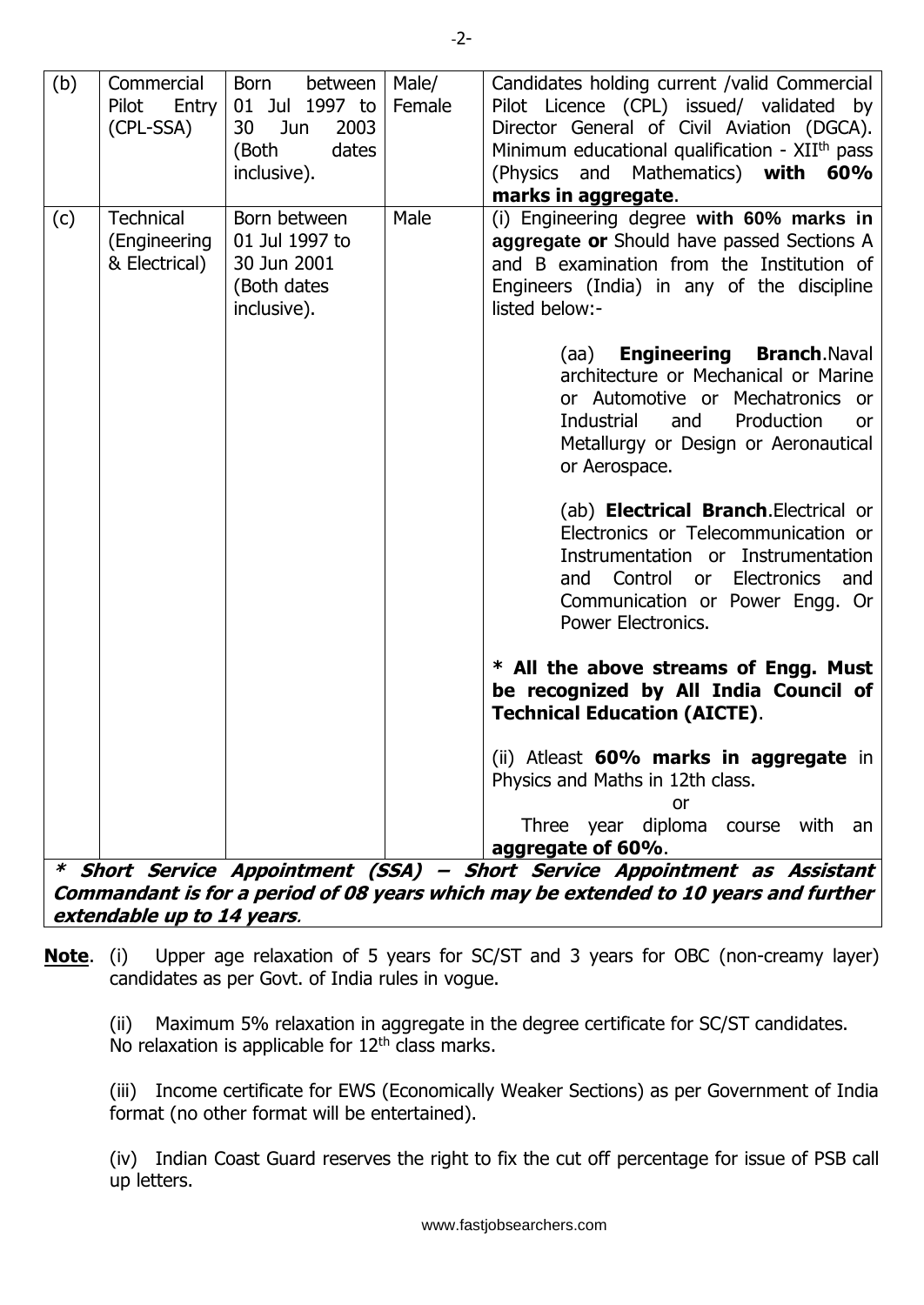| <u>sl.</u> | <b>Cadre</b>            | <b>Vacancies</b> | <b>Category</b> |           |            |            | <b>Total</b> |    |
|------------|-------------------------|------------------|-----------------|-----------|------------|------------|--------------|----|
|            |                         |                  | <u>SC</u>       | <u>ST</u> | <b>OBC</b> | <b>EWS</b> | <u>UR</u>    |    |
|            | GD                      | 30               | 05              | 16        | 06         | 01         | 12           | 40 |
| (ii)       | CPL (SSA)               | 10               |                 |           |            |            |              |    |
| (iii)      | Technical (Engineering) | 06               | 02              | --        | 04         | $- -$      | 04           | 10 |
|            | Technical (Electrical)  | 04               |                 |           |            |            |              |    |

### 4. **Additional Eligibility Criteria**.

(a) While short listing applications for call-up, priority will be given to candidates with higher percentage of marks in the degree.

### (b) **Only candidates cleared their final year/ final semester exams and completed their degrees are to apply**.

(c) Candidates withdrawn on disciplinary grounds from any other service training academy are not eligible to appear.

(d) Candidates should not have been arrested, convicted or prosecuted on criminal charges.

(e) Free boarding & Lodging facility for the duration of FSB will be provided. To & Fro rail fares (AC III Tier / Chair car) or actual bus fare to the candidates appearing in FSB (Stage-II) will be reimbursed as per GOI policy.

### 5. **How to Apply.**

(a) Applications will be accepted only **'Online'** tentativelyfrom**1200 hrs on 06 Dec to 17 Dec 2021 upto1730 hrs**for the above said posts. The important instructions for filling up of the online applications are as given below: -

(i) The name of the **candidate, father/mother's name and date ofbirth** should be same as mentioned in the**Xth class passing certificate**. Any mismatch in name & date of birth in the applicationwill result in rejection of the application.

(ii) Indicate exact percentage of **XIIth**and Graduation marks upto two decimals and this is not to be rounded off.

(iii) Candidates to choose **any one venue** for PSB out of the options displayed.

(iv) Filling up of information like personal **email ID and Mobile number of the candidate is compulsory**. The date, time and venue of the test and other information will be informed through personal email ID or CG Recruitment website.

(v) Applicants, either current or permanent address of online applicationshould be same as the address mentioned in caste/category certificate (SC, ST, OBC& EWS).

(vi) In case of **OBC Non Creamy Layer (NCL)**, the category certificate should be as per the format for appointment for post under the Govt. of India. The format of the OBC (Non Creamy) certificate is available on ICG website (No other format will be entertained). Any other format will lead to cancellation of candidature.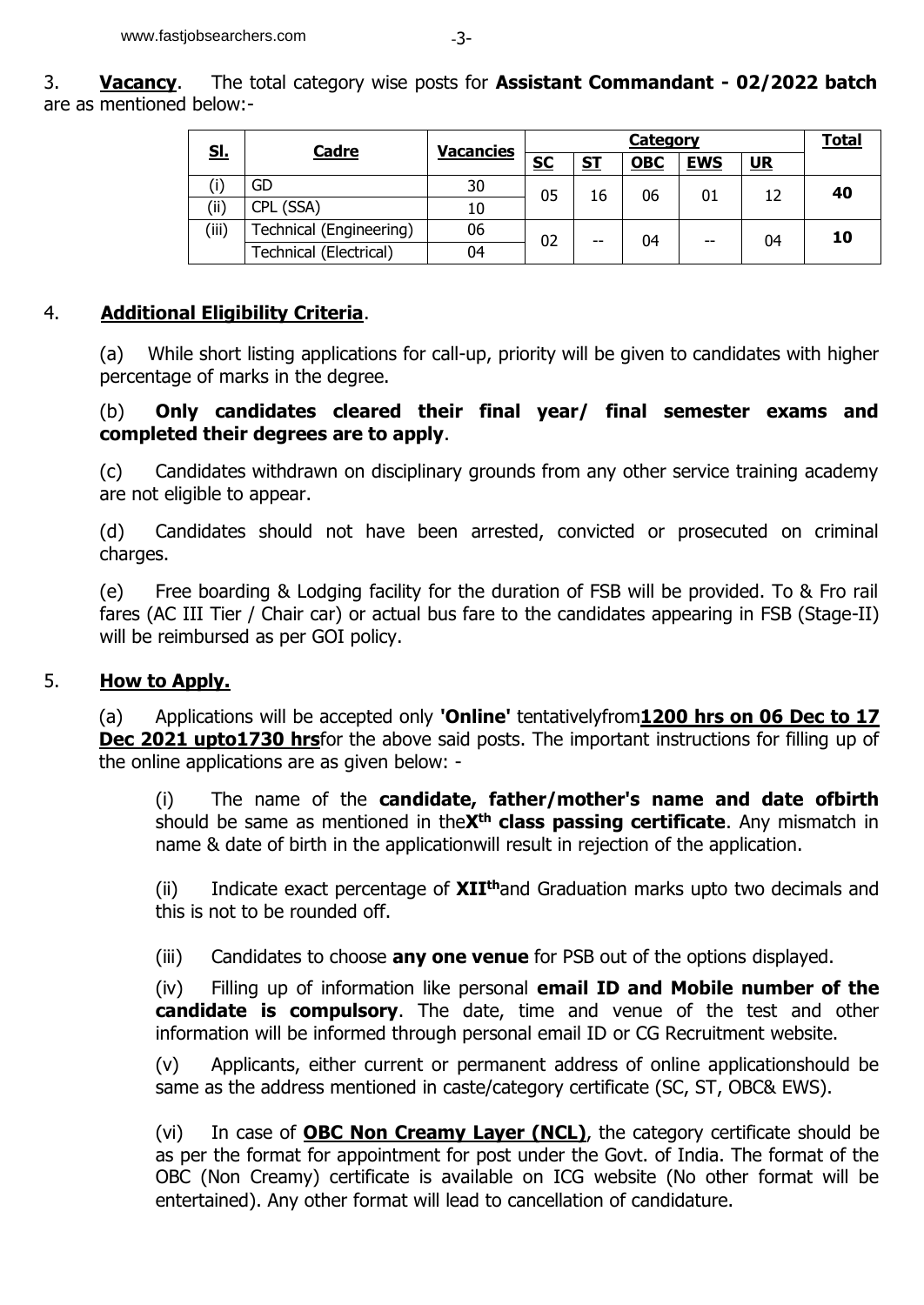(b) To fill up **"Online"** application the candidates need to logon to the Website **[www.joinindiancoastguard.gov.in](http://www.joinindiancoastguard.gov.in/)**and click on "**opportunities"**button. Read the instruction carefully and proceed for filling up application form as given below:-

(i) Select the advertisement for **Recruitmentof Assistant Commandant-02/2022 Batch**.

- (ii) Select any one post to be applied from any one of the followings:-
	- (aa) Asst Commandant General Duty.
	- (ab) Asst Commandant Commercial Pilot License(CPL-SSA) -Male/Female
	- (ac) Asst Commandant (Engineering & Electrical)
- (iii) Click on the **'I Agree'** button and the **'Online Application'** will be displayed.

(iv) Proceed to fill the application (All **Star (\*)** marked entries are compulsory and to be filled).

(v) **Candidate have to upload the photograph and signature in jpeg format (image quality 200 dpi). The size of photograph and signature must be between 10 kb to 40 kb and 10 kb to 30 kb respectively.**

(aa) **Candidates shall ensure that all data is checked before clicking submit button. Any variation from Xth certificate regarding name, father's name, date of birth, percentage (%) in XIIth marksheet and category will not be allowed to sit in the examination**.

(ab) **All candidates shall correctly fill up their mobile no. and e-mail ID. In case, the candidate has not having mobile no., his/her parent's/guardian's mobile no. is to be mentioned with name**.

(vi) On successful submission of the online application a unique **Application/Registration number will be provided to the candidate**. Candidates must note down this application number for future reference and for retrieval/ reprint of e-admit card. Applicants are to take print out of the E-admit card through URL **<https://joinindiancoastguard.gov.in/reprint.aspx>**from **28 Dec 2021**onwards. For candidates not meeting the eligibility criteria, a 'Rejection Slip', giving the cause of rejection with the 'Application Number' will be displayed. Short-listing criteria will be based on higher percentage of marks.

(vii) Candidates are required to bring **02** copiesof system generated E-Admit card having allotted roll number with **recent identical photograph with blue background(not older than 03 months)**and to be carried at the recruitment centre. Candidates shall bring all original documents and keep one application form ready along with photo copies of all documents required i.e. class  $X<sup>th</sup>$  certificate and mark sheet showing date of birth,  $XII<sup>th</sup>$  class certificate along with mark sheet showing subjects, Degree certificate showing percentage of marks, caste certificate wherever required and NCC 'C' Certificate/Games certificate duly attested.**Any candidate who does not carry all these documents at the time of PSB and FSB shall not be permitted to appear in the exam**.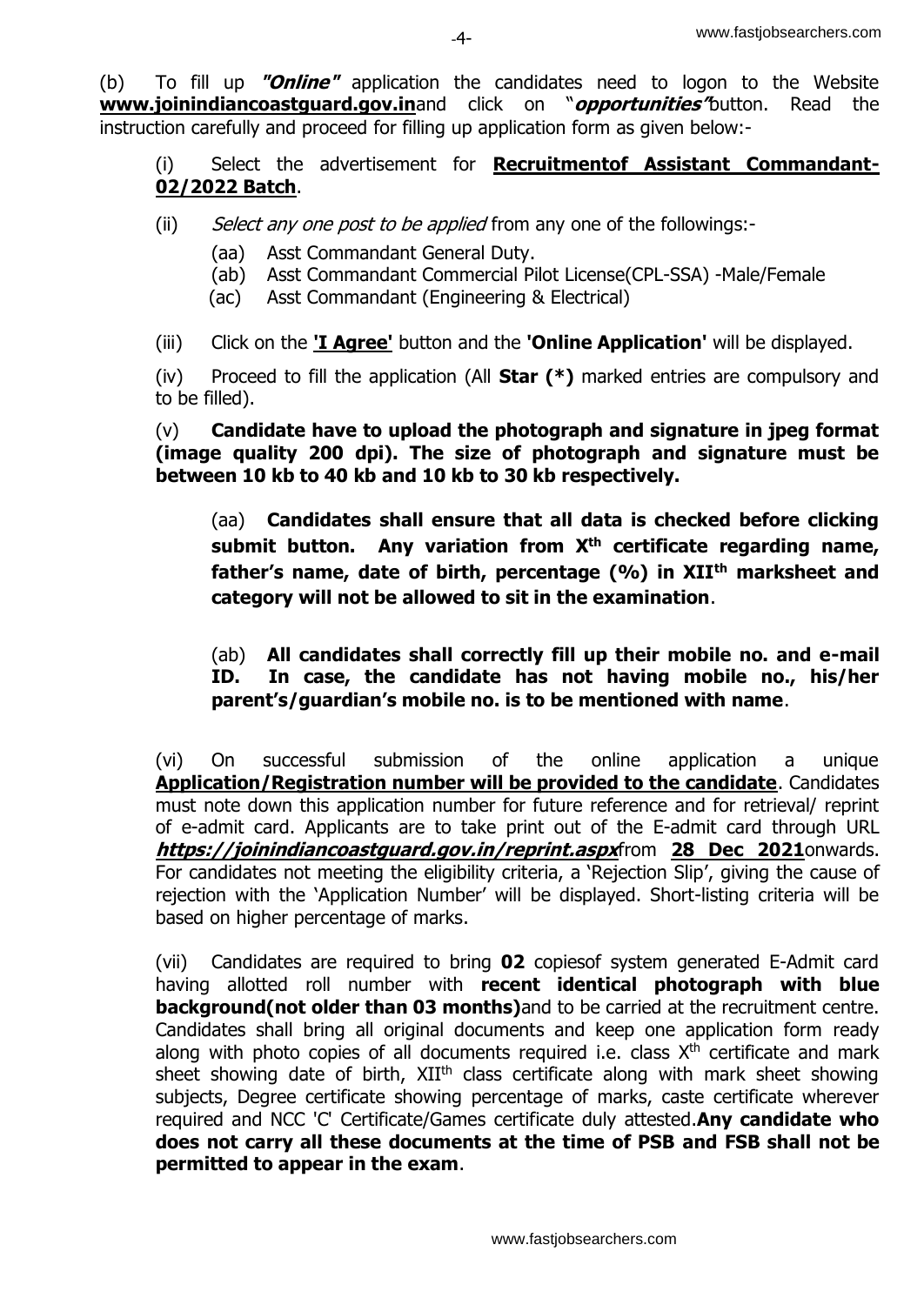#### **Note**.

**(i) Candidate can apply for one branch only. Filling of multiple applications will result in cancellation of all applications.**

**(ii) After successful registration, candidates are mandatorily required to take print out of their application form and e-admit card within a stipulated time frame which will be notified in the Coast Guard Recruitment Website. These documents arerequired to be producedat PSB centre. After, stipulated time frame for printing the said documents is over, no request/query regarding generation of application form and e-admit card will be entertained.** 

- **\* Date of opening online application will be : 06 Dec 2021 from1200 Hrs**.
- **\* Date of closing online application will be:\_17 Dec 2021upto1730 Hrs.**
- **\* Admit card through UR[Lwww.joinindiancoastguard.gov.inw](http://www.joinindiancoastguard.gov.in/)ill be available for print from 28 Dec 2021 onwards till completion of PSB**.

6. **Schedule for Preliminary Selection Examination**. Candidates to reach the allotted centre at least 30 minutes prior to starting of Exam. The date and time of the examination will be intimated through Coast Guard website **[www.joinindiancoastguard.gov.in](http://www.joinindiancoastguard.gov.in/)**.**The PreliminarySelection will be conducted tentatively from EarlyJan2022** onwards at following centres or any other centre promulgated by Coast Guard: -

(a) Indian Coast Guard District Headquarters No-11, 4th Floor, MPT Old Building, Mormugao Harbour, **Goa** - 403 803.

(b) Coast Guard Store Depot, CG Complex, Near Kalmandapam Police Station, GM Pettai Road, Royapuram, **Chennai** – 600 013.

(c) Coast Guard Regional Headquarters (North East), Synthesis Business Park, 6th floor, Shrachi Building, New Town, Rajarhat, **Kolkata** – 700 161.

(d) Coast Guard Selection Board, C-1, Near Indus Valley Public School, Sector-62, **Noida**, UP – 201 309.

# **Note**:

(i) **The Changes in address of recruitment centres, if any, will be promulgated through the Coast Guard Recruitment website**.

(ii) **The Coast Guard reserves the right to cancel / re-conduct the examination of a particular Centre or change the Centre of the candidates for administrative/ other reasons**.

(iii) **The dates for conduct of Preliminary Selection are tentative and may be changed by the Coast Guard due to Administrative reasons. Such changes, if any, will be notified well in time on CG website [www.joinindiancoastguard.gov.in](http://www.joinindiancoastguard.gov.in/)**.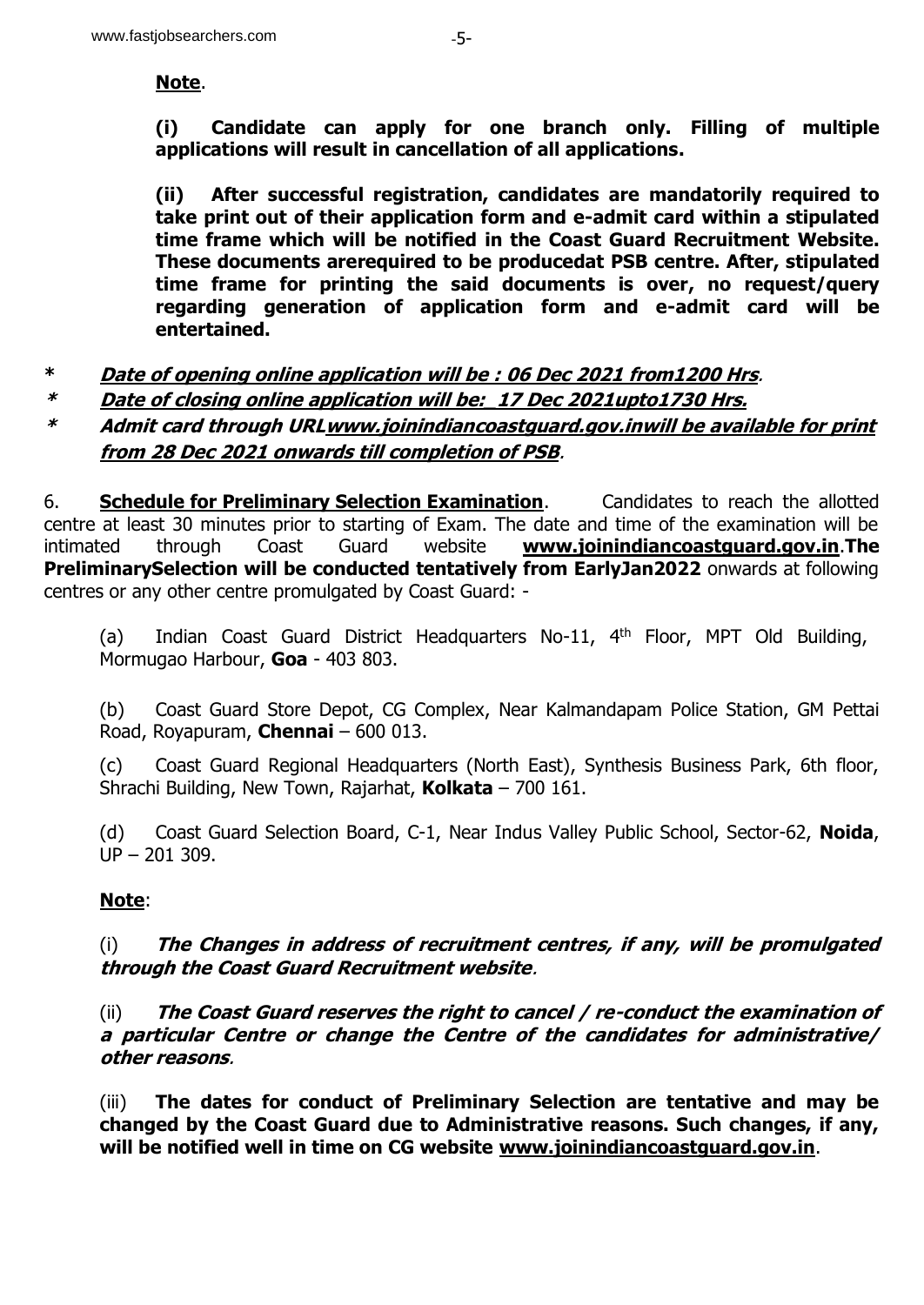### 7. **Selection Procedure**.

## **Stage –I**

(a) **Short Listing of Applications**. Short listing criteria will be based on higher percentage of marks in the qualifying examination and the **qualifying cut off for a particular branch or centre may be increased more than 60% if more applications with higher % are received**.

(b) **Preliminary Selection**. Shortlisted candidates will be called for Preliminary Selection at given date and time which will consist of Mental Ability Test/ Cognitive Aptitude Test and Picture Perception & Discussion Test (PP&DT). The aptitude tests will be in English only and will be of objective type. During PP&DT the candidates are expected to speak and discuss in English. However, they are free to speak in Hindi if they wish to do so. **Date/ time and venue of Preliminary Selection once allotted will not be changedat any stage**.

**Note:** (i) **Candidates who have completed their Degree in 2020/2021should be in possession of Original/Provisional Degree issued by the College/University. Candidates completed their Degree before 2020 must be in possession of Original Degree issued by the University, if not, the candidate must be in a possession of "Non issuance of Degree Certificate" issued / signed from the concerned University only(format available in www.joinindiancoastguard.gov.in). No candidates will be permitted to appear in PSB without above documents in Original**.

(ii) **The CGPA or equivalent scheme should be corroborated with 60% of the total marks as per the conversion formula /promulgated issued from the respective University**.

(iii) **No amendment/correction will be allowed pertaining to any data post submission of online application forms**.

(iv) **All eligible candidates will undergo Biometric profiling**.

### (v) **Appearing candidates or candidates not cleared final semester exam or awaiting for result are not eligible to apply 02/2022 batch**.

### **Stage -II**

www.fastjobsearchers.com

**Final Selection**. The candidates who qualify Preliminary Selection will be called for Final Selection. The date and venue for Final Selection Board (FSB) will be uploaded on Indian Coast Guard website **[www.joinindiancoastguard.gov.in](http://www.joinindiancoastguard.gov.in/)**.**The Final Selection will be conducted tentatively from early Feb to Apr2022**. The Final Selection will consist of Psychological Test, Group Task and Interview (Personality test). All documents/ certificates verified during PSB are also required to be produced in originals during FSB.

8. **List of Documents**. Scrutiny of documents for eligibility will be carried out prior commencement of the written examination at venue. Candidates are therefore required to appear at the examination centres with following original documents. Original documents will be returned after verification:-

(a) Two copies of computer generated pre-filled online E-admit card form alongwithrecent colour passport size photo (**Not older than 03 months**).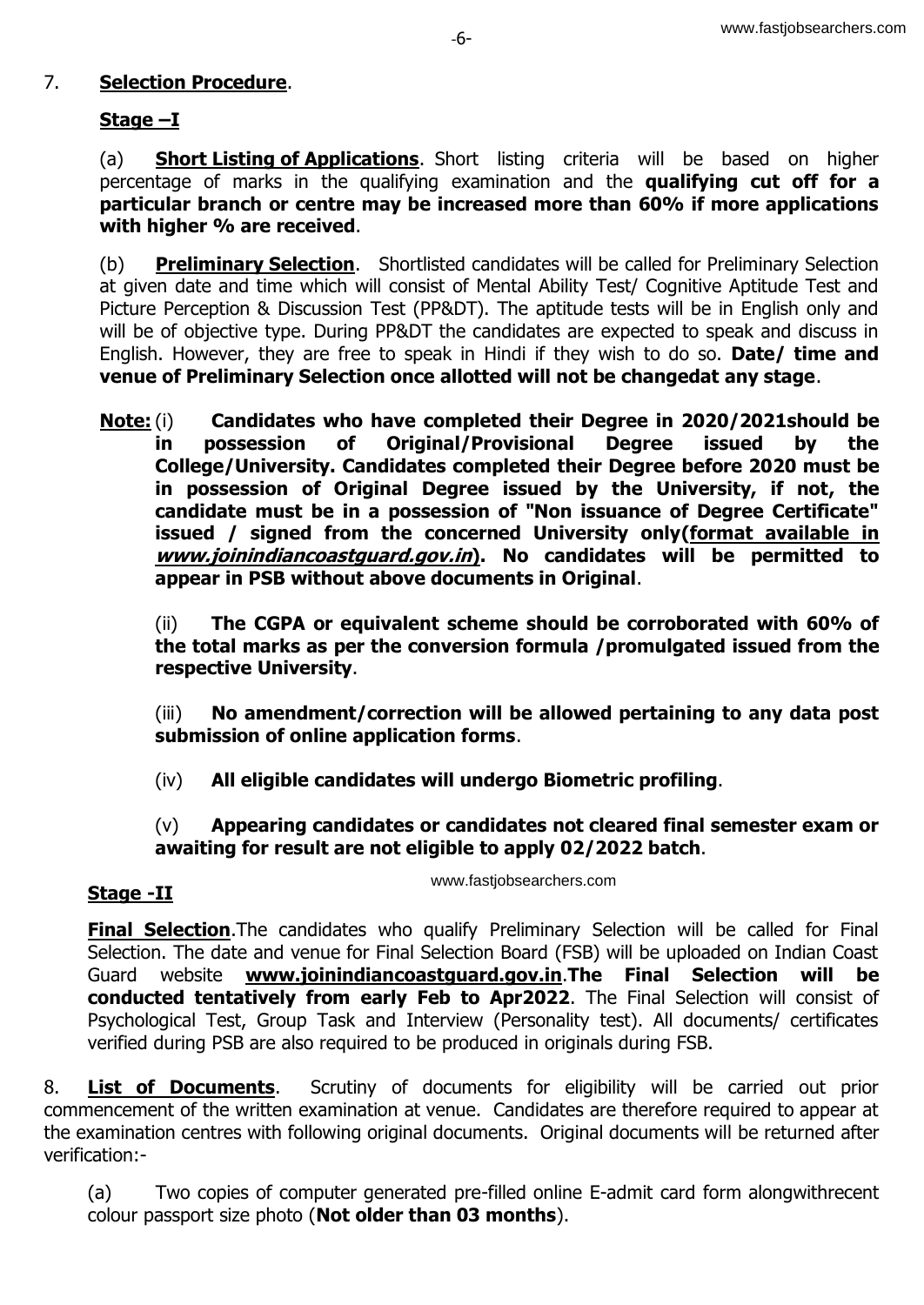(b) Original class  $X^{th}$  pass certificate and mark sheet.

(c) Original class  $XII^{th}$  pass certificate and mark sheet.

(d) Original Degree Certificate with all semesters/years mark sheets of BE/B.Tech/Graduation with CPA/CGPA conversion for percentage of marks from university.

(e) Proof of identity such as passport, driving license, Aadhaar Card, voter I card, college ID card or any other photo identity proof.

(f) Caste Certificate (if applicable) in original for **OBC candidates(Non creamy layeronly**) as per Govt. of India format (format available in [www.joinindiancoastguard.gov.in\)](http://www.joinindiancoastguard.gov.in/) and in original for SC & ST candidatesas per Govt. of India/ State Govt.

(g) Income Certificate for EWSs (Economically Weaker Sections) as per Government of India Format (no other format will entertained) available on ICG website.

(h) Character certificate. (Should not be older than six months on the date called for PSB).

(j) Twelve recent colour passport size photographs with blue background.

(k) Candidates not in possession to above documents will not be permitted to appear for the written examination.

9. **Medical Standards**. All candidates recommended by Final Selection Board will undergo Medical examination at nearest Military Hospital as per medical standard prescribed in current regulations applicable to Assistant Commandant entry.

## (a) **Height**.

(i) Asst Commandant (GD), Technical: 157 cms minimum. Reduction in height for candidates from hilly areas and tribal areas will be in accordance with the Central Govt. regulations.

(ii) Asst Commandant (CPL-SSA) (Men/Women): Minimum 162.5 cms and maximum 197 cms, leg length minimum 99 cms.

- (b) **Weight**. Proportionate to the Height and Age,  $\pm$  10 % acceptable.
- (c) **Chest**. Well proportionate, minimum expansion 5 cms.

# (d) **Eye Sight**.

| (i)   | Asst Commandant (GD)                 | $\begin{bmatrix} 6/6 & 6/9 & -$ Uncorrected without Glass.<br>$\begin{bmatrix} 6/6 & 6/6 & - \end{bmatrix}$ Corrected with Glass. |
|-------|--------------------------------------|-----------------------------------------------------------------------------------------------------------------------------------|
| (iii) | Asst Commandant<br>CPL holders (SSA) | $\begin{bmatrix} 6/6 & \text{in one eye and } 6/9 & \text{in other} \\ \text{correctable to } 6/6. & \end{bmatrix}$               |
| (iv)  | Asst Commandant (Tech)               | 6/36 6/36 - Uncorrected without Glass.<br>6/6 6/6 - Corrected with Glass.                                                         |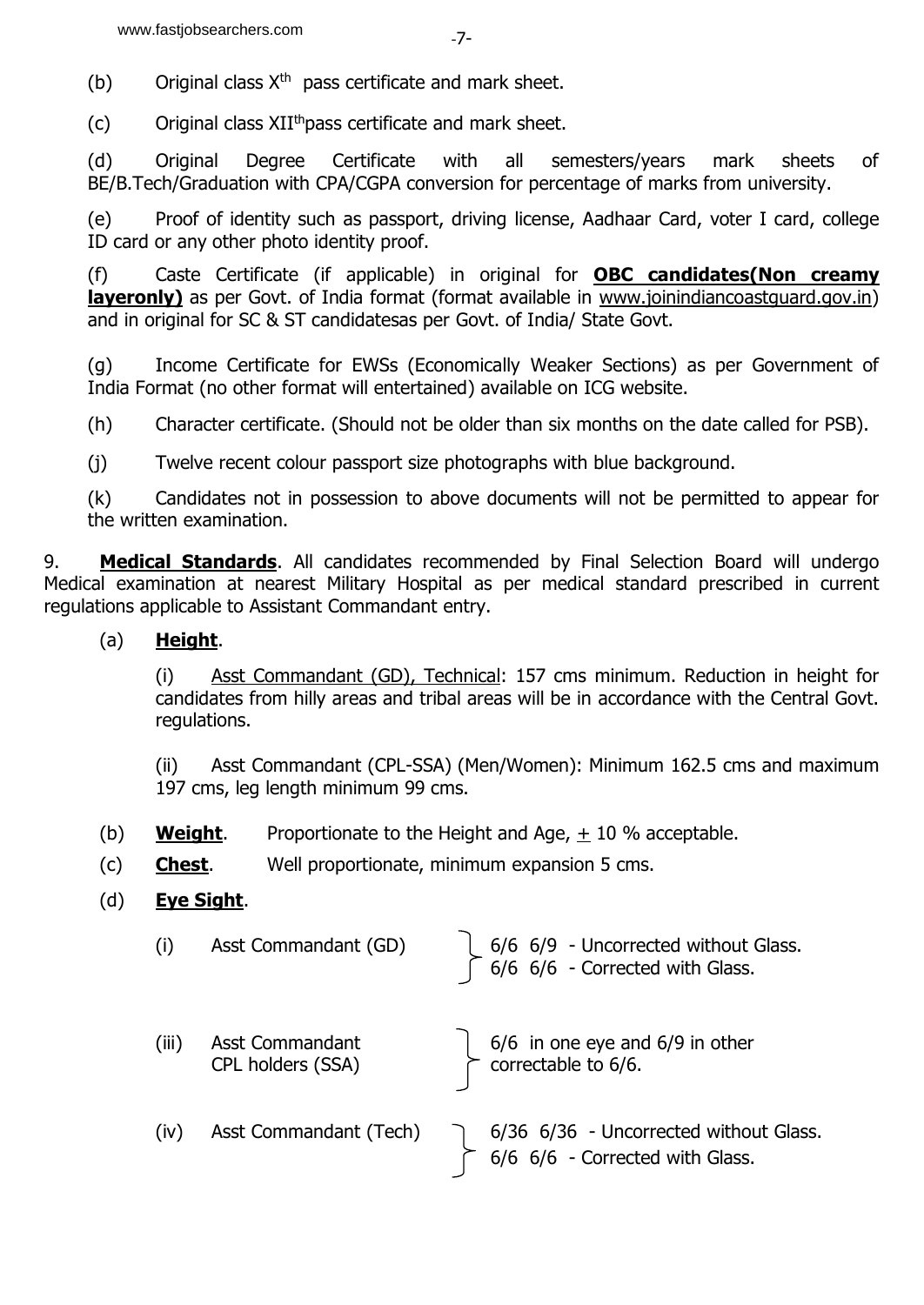(e) **Tattoo**. Permanent body tattoos are not permitted on any part of the body. However, certain concessions are permitted to candidates belonging to tribal areas/ communities as declared by the Govt. of India. For other candidates permanent body tattoos are only permitted on inner face of forearms i.e. from inside of elbow to the wrist and on the reverse side of palm/back (dorsal) side of hand. Details in this regard are available on the Coast Guard Recruitment website **[www.joinindiancoastguard.gov.in](http://www.joinindiancoastguard.gov.in/)**

**Note: The abovementioned requirements are broad medical guidelines/ standards only. However, in addition to above, the complete medical will be carried out by the laid down medical standard/procedure.**

10. **Validity of Selection**. The **candidate's selection pertaining to a particular batch is valid for that batch only.** Qualified candidates whose names do not appear in the final merit list will have no rights for automatic selection for the next batch. Such candidates will have to undergo the selection procedure afresh provided that they meet the eligibility criteria for the fresh batch.

11. **Reasons for Rejection**. The candidature of a candidate can be rejected at any time during the process of selection if: -

(a) Having detected not meeting any of the above laid down criteria/ conditions of educational qualifications, age, submission of wrong information in the application or fraudulent certificates etc.

(b) Act of undisciplined activities including copying, cheating, malpractices or data recording during any of the testing procedures.

12. **Merit List**. Recommendation in FSB does not confirm final selection. A merit list will be prepared for the medically fit candidates on the basis of marks obtained by the candidates at FSB and depending upon the availability of vacancies. The number of vacancies may vary from branch to branch and will be decided at a later date depending on the number of training vacancies available at training establishments. The list of candidates selected on the basis of merit list will be uploaded in Coast Guard recruitment website **[www.joinindiancoastguard.gov.in](http://www.joinindiancoastguard.gov.in/)**during the month of **Jun/Jul2022**. The joining letters will be issued accordingly. **The training at INA, Ezhimala is scheduled to commence in end Jun 2022**.

13. **Travel Allowance**. To & Fro travelling fares by AC III/Chair Car or actual normal bus fare by shortest route (only from the current or permanent address mentioned in E- admit card) to the candidates appearing first time in FSB (Stage-II) will be reimbursed on production of original tickets only. The SC/ST candidates will be reimbursed II<sup>nd</sup> class railway/bus fare for PSB and FSB irrespective of the number of appearances.

# 14. **General Guidelines**

(a) Candidates should be prepared to stay for 02 days for the Preliminary Selection for which they have to make their own arrangements.

(b) Candidates advised to regularly visit CG recruitment website **[www.joinindiancoastguard.gov.in](http://www.joinindiancoastguard.gov.in/)**for latest updates regarding change in examination dates, venues and any other information.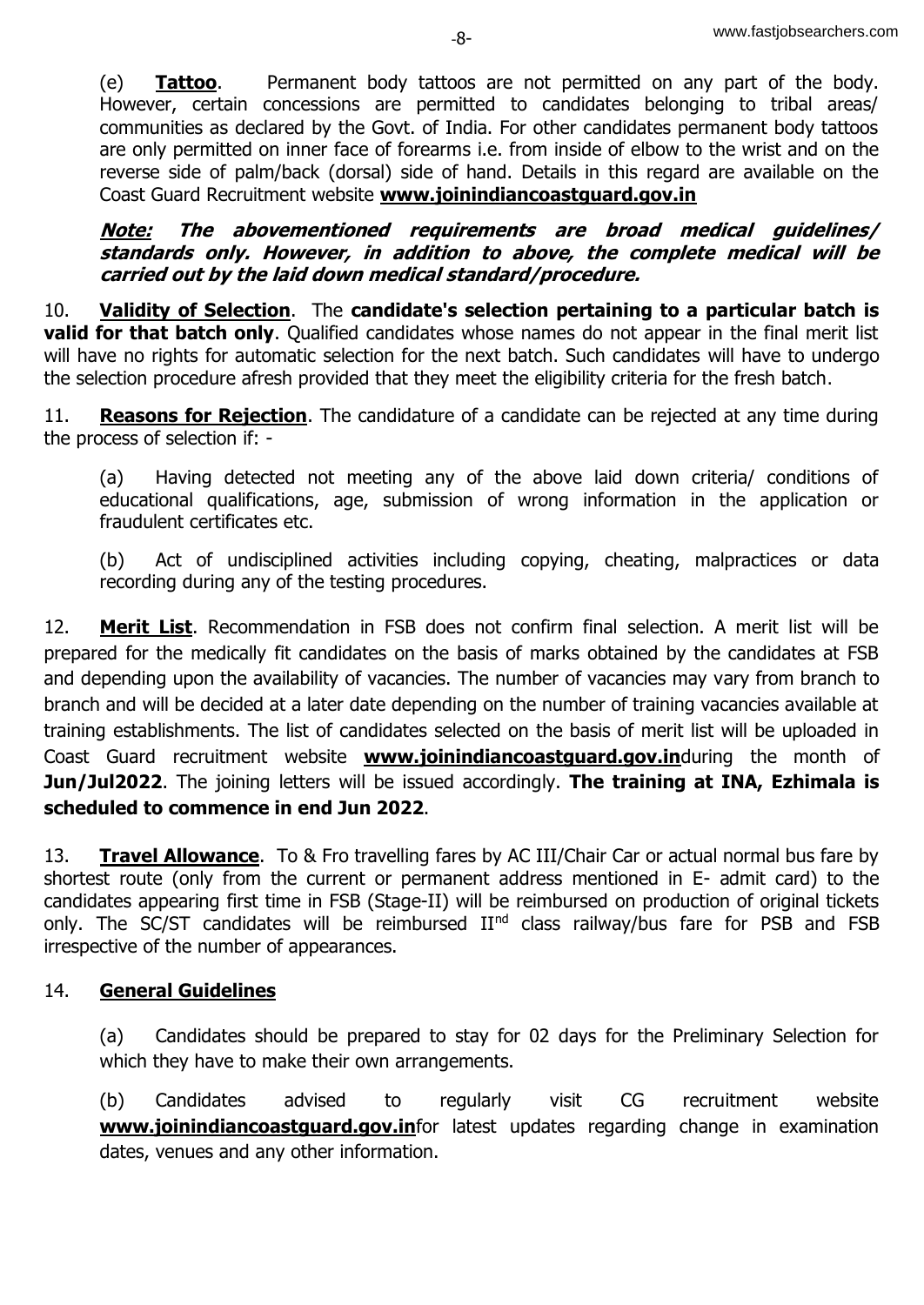(c) Due to limited vacancies, Indian Coast Guard reserves the right to fix cut-off marks of the qualifying examination for applying and issue of admit card/call-up letters. No communication will be entertained on this matter.

#### (d) **Mobile phones or any other electronic device capable of transmitting/capturing any data are not permitted**.

(e) Any change in the postal address after submission of application must be communicated by post duly quoting your Registration number, name and branch opted for.

(f) Original certificates should not be attached with the application form. Indian Coast Guard will not take responsibility for loss of original certificates, if attached with application. The candidate is required to bring one set of self-attested copies of all documents/certificates for verification alongwith originals in PSB &FSB.

(g) The candidates are to choose only one choice of Centre from the list mentioned at Para 6 above. In case of more number of candidates applying for one centre, the centre opted can be changed by ICG view administrative reasons. The revised centre allocation to the candidates will be based on Percentage in Degree/ Graduation (candidate with higher percentage in degree will be accorded priority for their choice of centre).

(h) The application and the original documents will be further scrutinized for eligibility prior to PSB/ FSB. If any discrepancies are observed in the documents during the PSB/FSB or at later stage, the candidature/enrollment will be cancelled.

(j) Free boarding & lodging facility only for the duration of FSB will be provided. No lodging and boarding facilities are available for candidates appearing for PSB.

### (k) **No enquiry will be entertained regarding recruitment/ enrolment after a period of six months from the PSB date**.

### 15. **Indian Coast Guard Offers You**.

(a) **Promotion &Pay Scale**.The promotions to the ranks will be as per the laid down promotion criteria. The pay scales for the various ranks are as per the  $7<sup>th</sup>$  CPC are as follows:-

| <b>Rank</b>                        | Pay Level (PL) | <b>Starting Basic Pay (in ₹)</b> |
|------------------------------------|----------------|----------------------------------|
| <b>Assistant Commandant</b>        | (10)           | $56,100/-$                       |
| Deputy Commandant                  | (11)           | $67,700/-$                       |
| Commandant (JG)                    | (12)           | 78,800/-                         |
| Commandant                         | (13)           | $1,23,100/-$                     |
| Deputy Inspector General           | (13A)          | $1,31,100/-$                     |
| <b>Inspector General</b>           | (14)           | 1,44,200/-                       |
| <b>Additional Director General</b> | (15)           | 1,82,200/-                       |
| Director General                   | (17            | $2,25,000/-$                     |

The other pay and allowances are admissible as per the rules and regulation in addition to the above pay scale.